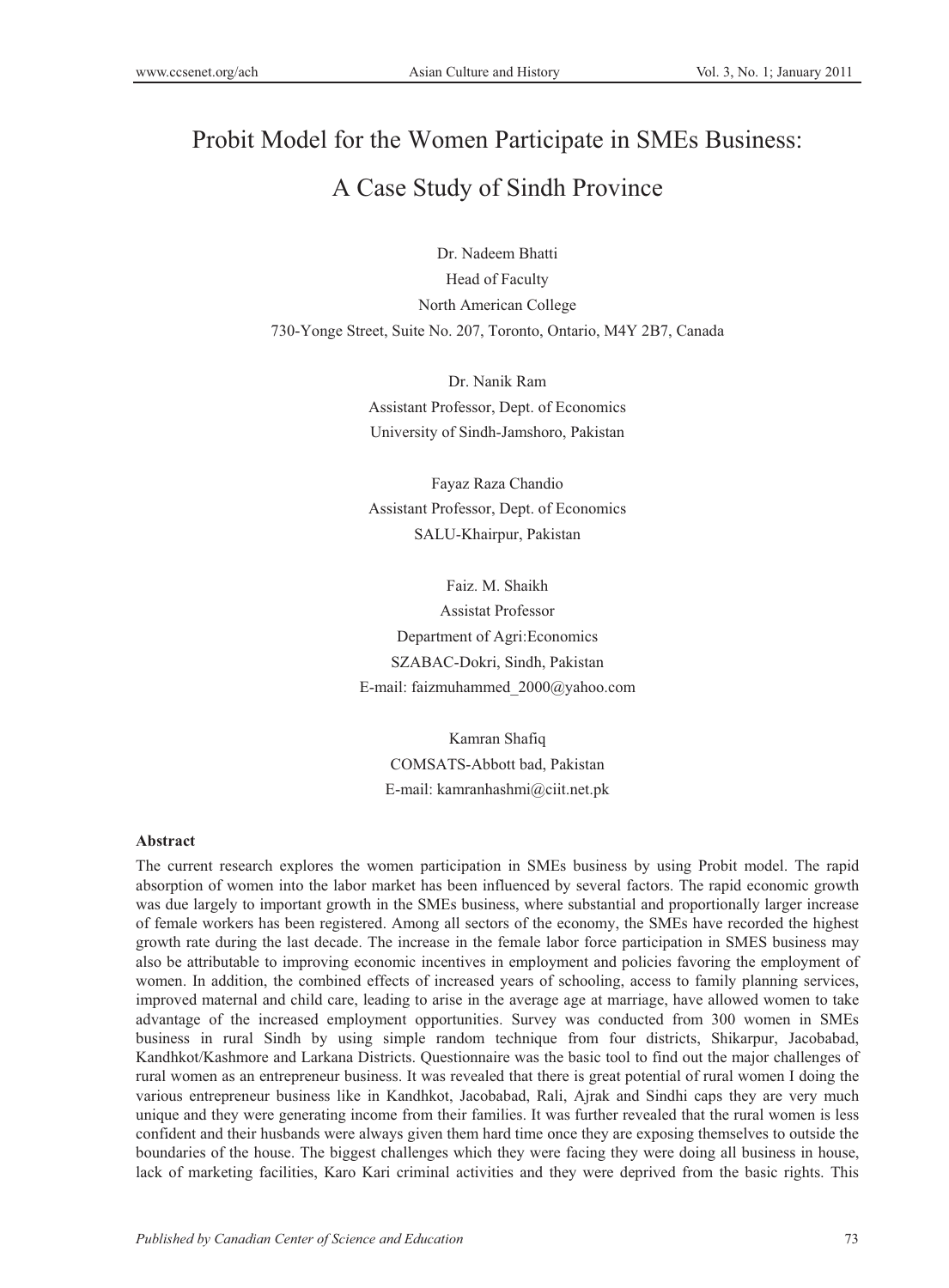study contributes and explores the Rural Women challenges in SMEs business and how these critical unethical problems we can overcome like KARO KARI, and other various social issues growth.

**Keywords:** Women, Participation, SMEs, Probit model

#### **1. Introduction**

Human resource is one of the main contributing factors for economic growth and for social, political, and technological development. In the era of globalization, economic liberation and fast growing ICT, strengthening the national competitive advantage is the concern of the policy makers. Subsequently, various human resource development planning and strategies are formulated and action plan are outlined at various phases of development. Human resource development continued to be given priority in support the implementation of a productivity-driven growth, which required highly skilled, trainable and knowledge manpower. Emphasis continued to be given to increase accessibility to education at all levels in line with the democratization of the education policy. The high growth rate of the economy was achieved with the price stability and since 1995, with virtually full employment before the currency crisis erupted in the late 1997. The rapid expansion in manufacturing increased employment in the sector sharply during the Sixth Pakistan is the seventh largest population in the world and one of the dense populated countries in the world. Pakistan is recently facing lot of problems like unemployment, and slow growth in Agriculture we imported different agriculture related product from the world. Therefore, we have to look at sectors of the economy that have the potential to provide this employment, and simultaneously we have to ensure that the young are provided quality education and training for these more productive sectors of the economy. The greater growth potential lies in the modern high technology industries but it is also present in the labor-intensive industries of the traditional Small Enterprise sector and in the services that support it. "Young people in the future are more likely to end (therefore) should be working in organizations closer to the entrepreneurial mode" (Allan Gibbs). It is a worldwide phenomenon that Small Enterprises are an important part of a nation's economic and social structure. "Enterprise is the antithesis of command and control". On a global perspective Small Enterprises have acquired a significant stature in the economic development of a country. Globalization has put Small Enterprises directly in the limelight. Small Enterprises are increasingly a major force for national economic growth. The entrepreneurs who drive them are receiving serious attention from economists, planners, multilateral agencies and governments all over the world (Carter, Camille. 1999).

#### **Developing Countries Policies for, Women as Entrepreneurship Business**

Entrepreneur business Development in Turkey and Modalities of Intervention as was the practice of most countries; Turkey also practiced a state directed economy from its inception 1923. Hoping to achieve rapid industrialization it followed import substitution policy and relied on State Economic Enterprises, because it was the common belief that economic growth depended on heavy investment in large, capital-intensive industrial projects. Not withstanding the imbalance of such a policy there was considerable growth of approximately 7% per annum. However true to the world pattern the growth declined in the 1970s and a new trend emerged in the 1980s. It was the trend based on free market economy and hence structural reforms were undertaken to give the economy a new shape.

#### **2. Women's Labor Force Participation Rates in Pakistan**

Women are highly important contributors to the country's economic and social development. Over the years women participation in the economy has increased rapidly and they constitute almost half of the total population. Since 1990, women's participation in the SMEs business has increased enormously. Even though Pakistan is a newly industrializing country, its female labor force participation rate compares favorably with those of the industrialized countries of the Asia and Pacific region. Women's labor force participation rate has increased over the years, but is still significantly lower than that of men in early decades.

#### **Insert Table 1 Here**

Obviously, it can be seen that employment rates between the three ethnic groups are different: in 2001, 55 % of the total work force employed in SME business the share of women is 20% in sample area. In2002, 65 % of the total work force employed in SME business the share of women is 35% in sample area, the women of Rural Sindh are so innovative that they can design the different kind of flowers with out using the machines.

In 2003, 6 % of the total work force involves in SME business and the share of women is 31%. In 2004, 63 % of the total work force involves in SME business and the share of women is 33%. In 2005, 67 % of the total work force involves in SME business and the share of women is 35%. In 2006, 63 % of the total work force involves in SME business and the share of women is 33%. In 2007, 62 % of the total work force involves in SME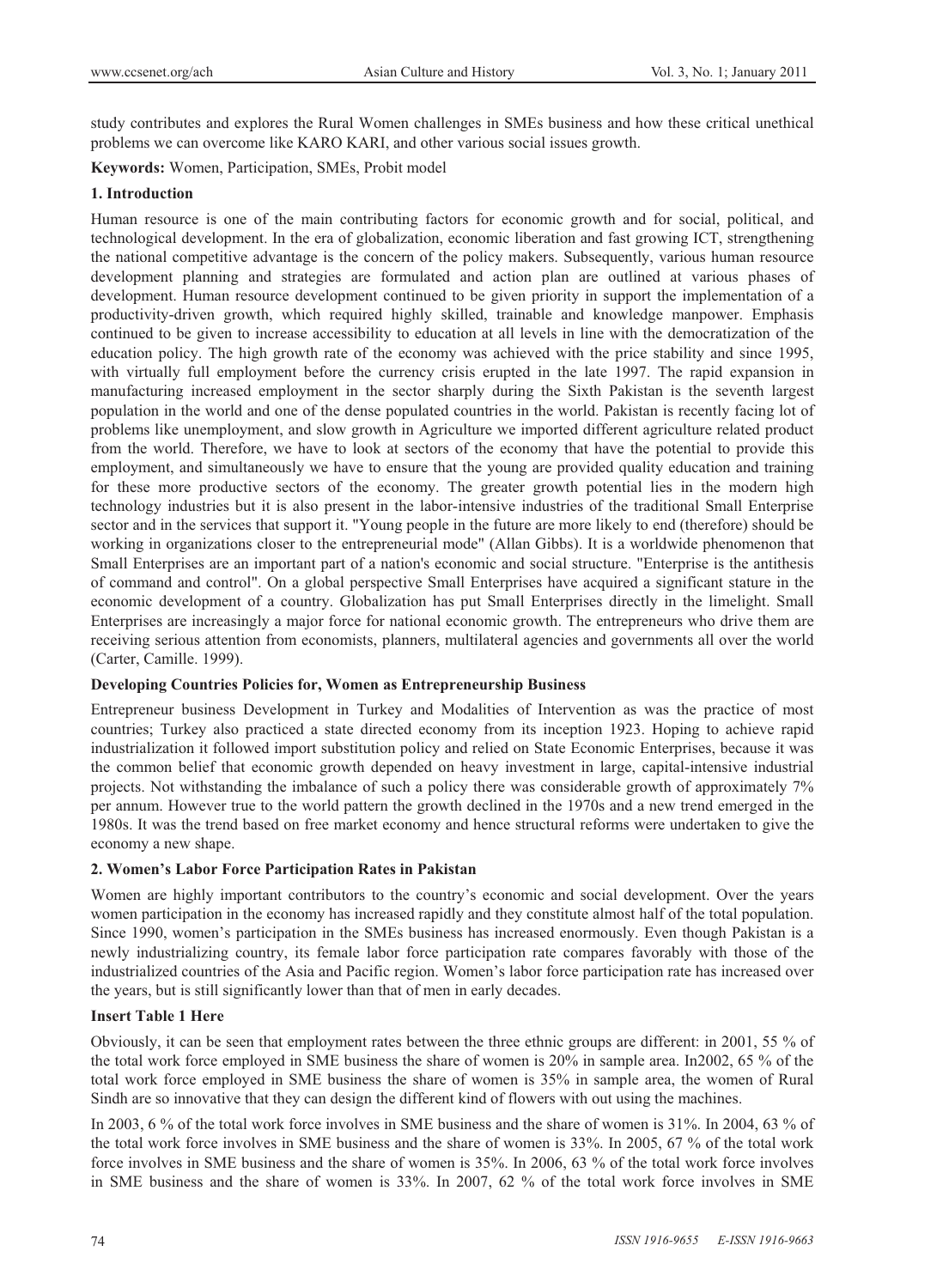business and the share of women is 33%. In 2008, 62 % of the total work force involve in SME business and the share of women is 35%. In 2009, 66 % of the total work force involves in SME business and the share of women is 36%. The above figures indicate that share of women in SMEs business in growing compare with male participation in SMEs business in rural areas of Sindh.

#### **3. Data Collection Methodology**

Data were collected from 3000 women at the working in SMEs Business age of 15-65 years old, a number of 250 or 86.2 percent are working. A structured questionnaire was developed as a instrument. Almost 30 percent of the respondents have at least one child at the age of less than 6 years old.

#### **4. Analysis of Women's Participation in SMEs Business**

Economic theory indicates that family decisions regarding labor supply, child care quality, birthrates, and other relevant factors are likely to be affected by the SMEs Business growth in Pakistan. A number of researchers have attempted to estimate the behavioral effects on various family decisions (i.e: the women's decision to participate in the SMEs business) of changes in income, wage rates, and the price of finished products. A sampling of earlier studies includes Heckman 1974; Robin & Spigelman 1978; Stolzenberg & Waite 1984; Leibowitz, Waite, & Witsberger 1987; Berger & Black 1991; Blau & Robins 1988, 1989, 1991a, 1991b; Connelly 1992; Hofferth and Wissoker 1992; Leibowitz, Klerman, & Waite 1992; and Ribar 1992, 1995; Michapolos, Robins, & Garfinkel 1992; Kimmel 1993, Averett et.al 1997; Powell 1997; and Anderson & Levine 1999. The more recent research includes Han& Waldfogel 2001; Baum II 2002, Oishi 2002; Doiron & Kalb 2005; Viitanen 2005; Kimmel & Powell 2006; and Lockshin & Fong 2006. For our econometric analysis, we employ the model by Connelly (1992) in which the decision of a woman to participate in the SMEs business is modeled as the outcome of maximizing her utility over goods. Specifically, we estimate a probit model relating employment to wages and child-care costs such that

 $L^* = \beta 0 + \beta 1 W + \beta 2 Pcc + \beta 3 A \rho$ 

3 2 1 0

L =1 (participates) if  $L^* > 0$ 

 $L = 0$  (does not participate) otherwise where  $L^*$  is the labor supply of women, W is the market wage rate, Pcc is the hourly cost of SMEs product, and A is a vector of other observed determinants. For other observable determinants A, we use the age, years of education, working experience, husbands income, number of children, and dummy variable showing the marital status, urban/rural areas, health, and weather or not they live in their born-area. The problem is that women are not observed in the samples that are not employed. Similarly P is observed only in the sample of who left children at the formal care. Therefore, we make estimation of the market wages and price of child care. The sample size used for estimation was 300 women. Summary statistics of the variables used are as shown in Table 5. With a sample size of 3000 women at the working in SMEs Business age of 15-65 years old, a number of 250 or 86.2 percent are working during the survey. Almost 30 percent of the respondents have at least one child at the age of less than 6 years old.

#### **Insert Table 2, Table 3, Table 4, Table 5 and Table 6 Here**

As the theory predicts, years of education and working experience are significantly positive indicating that higher education or having more experience raise the probability of participation. As a proxy to wages, having more education means greater possibility of getting better jobs, hence have higher wages. But the situation in SMEs business is entirely different in case f education and wages. Women are getting low wages and due to non availability of market facility they are paying low wages. The negative impact of husbands' income and having children at the age of 0-6 years old are also significant. High income of other household member, raises the reservation wage of mothers, thus lowers the probability of participation when the objective of working is to help family's financial need. The impact of childcare on mothers' labor force participation is significant but not as the theory predicted. The probability of participation in labor force is significantly higher for women who lived in the urban areas where jobs opportunities are greater compared to the rural.

#### **5. Factors Influencing the Increase of Employed Women**

The increase in the participation rate of women in SMEs business in Pakistan could to a certain extent be explained by the above analysis because due to factors that women has no access to market and other amentias facilities. The increase in the female labor force participation may be attributable to improving economic incentives in employment and policies favoring the employment of women. In addition, the combined effects of improved maternal and child health care, access to family planning services, increased years of schooling,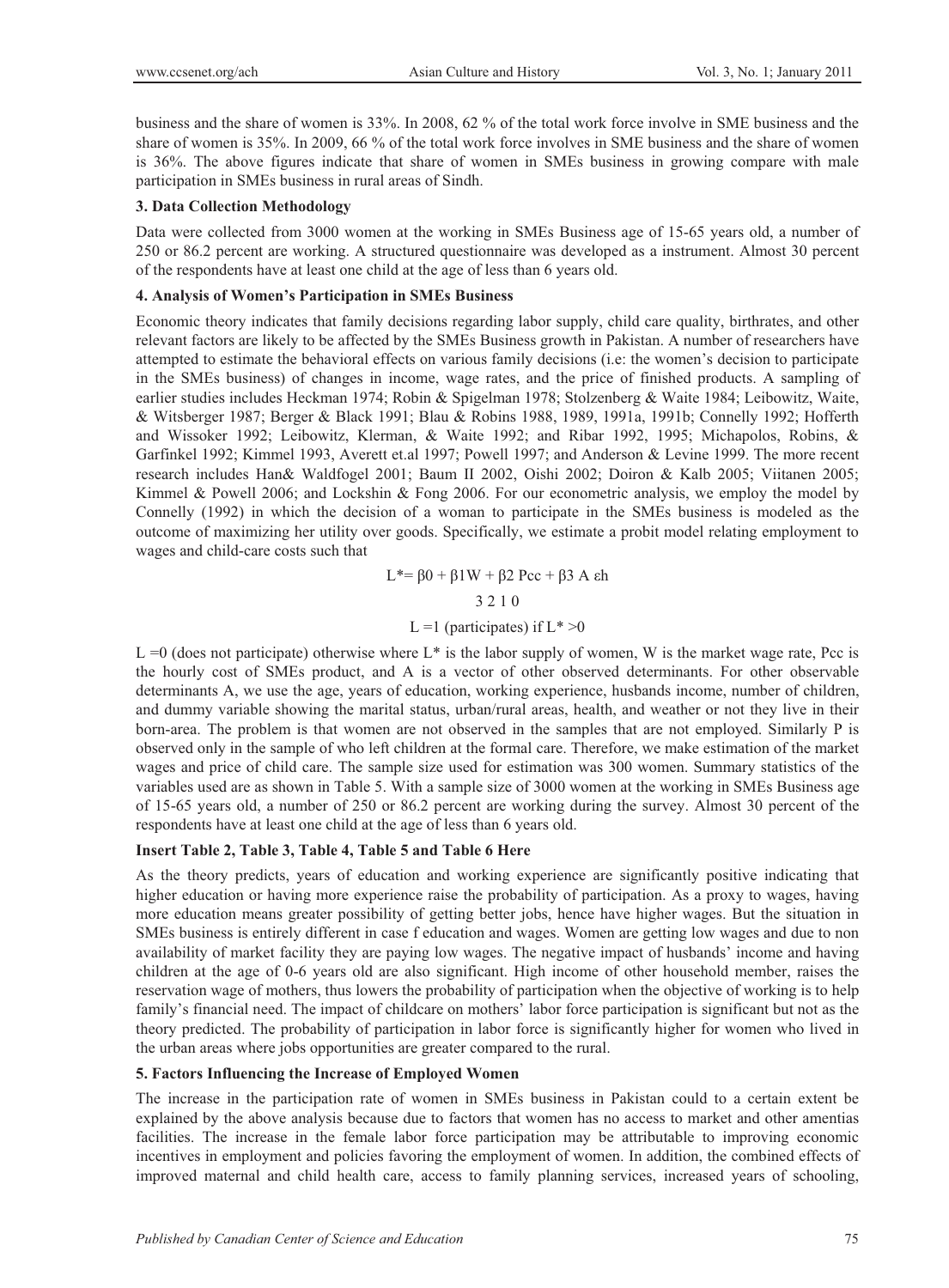leading to arise in the average age at marriage, have allowed women to take advantage of the increased employment opportunities

Despite their significant role of women in SMEs Business, they have been largely ignored in the government's programs until recently, and the effects of the current programs focusing on income-generating activities such as food processing and handicrafts remain to be seen, iii) Women's low earning can be attributed to lifetime choices between work and family formation (from the viewpoint of labor supply) and to employment discrimination (from the viewpoint of labor demand). Since women usually have a greater role than men in caring for the family, they may invest less in their own education and may work for shorter periods and in occupations that require fewer hours or less effort than men. This combined with interruptions in labor-force participation limits women's access to better jobs and promotions. Furthermore, employers, in turn, may invest less in nurturing women's skills through training or education because women are expected to drop out of the labor force while they are raising young children or, in many circumstances, to stop all work outside the home once they are married.

#### **6. Conclusion**

Much progress has been achieved in the past few decades in narrowing the gender gap in Pakistan. It can be shown in the developments in women's roles, both in absolute and relative terms, in the major socioeconomic aspects of the country's development: increasing rates of female labor force participation, gains in productive activities of women and their strengthened economic standing and their increased participation in education. Pakistan's impressive economic growth has been accompanied by the greater participation of women in the formal workforce and in a range of other activities. There are equal opportunities for employment for both men and women workers in Pakistan. Based on the Labor Force Survey, in the first quarter of year 2002, women a made up 35.5 per cent of the labor force. Policy statements in the Government's also provide opportunities for women in SMEs business and economic participation as well as participation in education and training. Viewed from this perspective, women as active actors, in both the private and public spheres-should be trained with their male counterparts focusing not only on their domestic role but also on their productive role.

#### **References**

Anderson, P.M. & P.B. Levine. (1999). Child Care and Mother's Employment Decisions. Working Paper for National Bureau of Economic Research. [Online] Available: http://www.nber.org/papers/w7058.

Averett, S.L., H.E. Peter & D. M. Waldman. (1997). Tax Credits, Labor Supply and Child Care. *The Review of Economics and Statistics,* 79(1), 125-36.

Baum II, C. L. (2002). A Dynamic Analysis of the Effect of Child Care Costs on the Work Decisions of Low-income Mothers with Infants. *Demography,* 39 (1), 139-64.

Berger, M.C. & D.A. Black. (1991). Child Care Subsidies, Quality of Care, and the Labor Supply of Low Income, Single Mothers. *The Review of Economics and Statistics*, 70, 635-41.

Blau, D. & P. Robins. (1988). Child-care Costs and Family Labor Supply. *The Review of Economics and Statistics*, 70(3), 374-81.

Bormann, M.K, Quarm, D. & Gideonse, S. (1984). *Women in the workplace: Effects on families*. Norwood, New Jersey: Ablex Publishing Corporation.

Connelly, R. (1992). The Effect of Child Care Costs on Married Women's Labor Force Participation. *The Review of Economics and Statistics*, 74(1), 83-90.

Doiron, D & G. Kalb. (2005). Demands for Child Care and Household Labor Supply in Australia. *The Economic Record*, 81(254), 215-236.

Han, Wenjui & J. Waldfogel. (2001). Child Care Costs and Women's Employment: A Comparison of Single and Married Mothers with Pre-School-Aged Children. *Social Science Quarterly*, 82(3), 552-68.

Heckman, J. (1974). Effects of Child Care Programs on Women's Work Effort. *Journal of Political Economy*, 82, s136-s163.

Hofferth, S. L. & D. A. Wissoker. (1991). Price and Quality in Child Care Choice. *Journal of Human Resources*, 27(1), 70-111.

Kaufman, E.B. (1994). *The economics of labor markets*. 4th Edition. Georgia State Universities: The Dryden Press.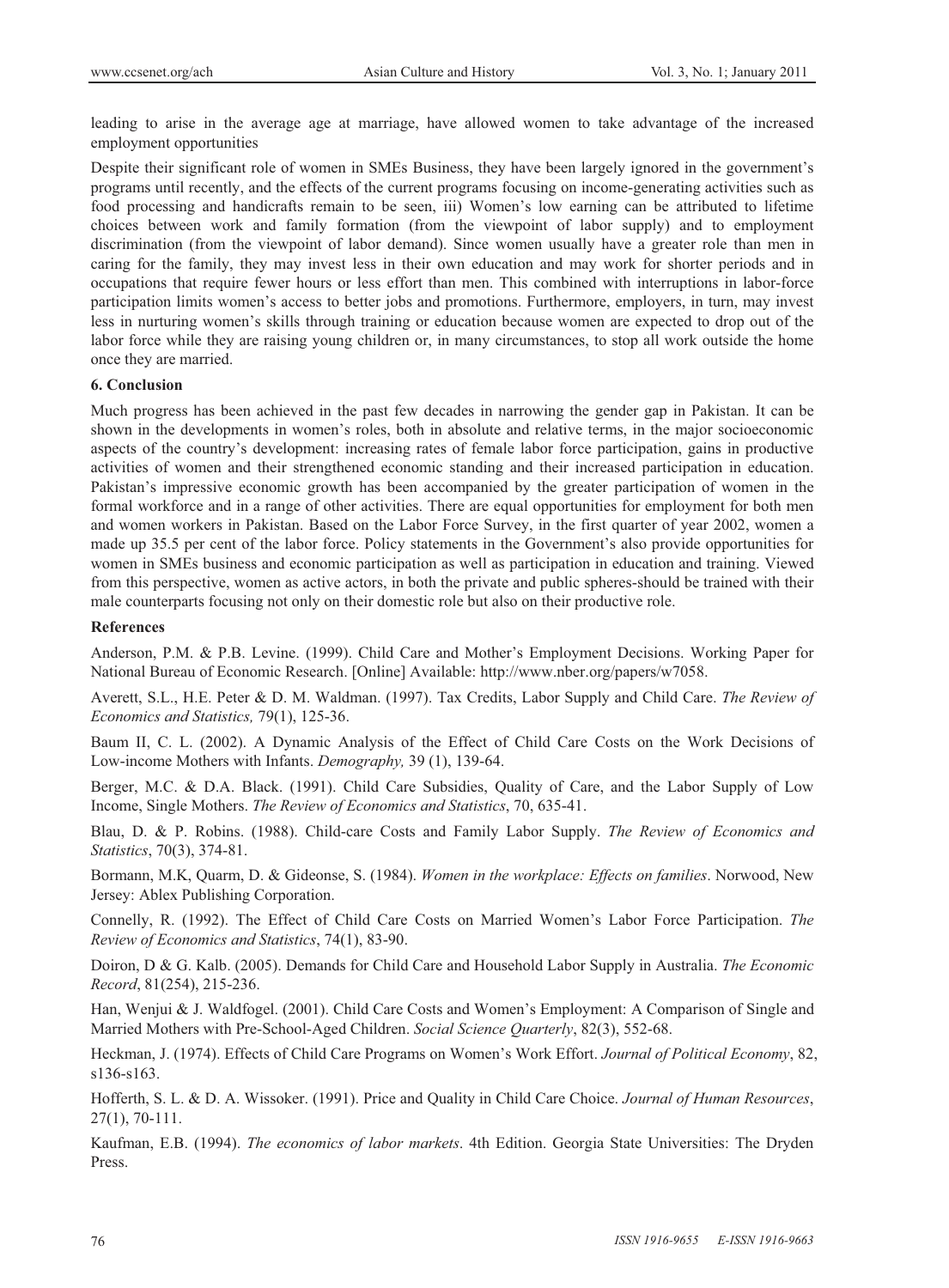Kimmel, J. (1993). Child Care Costs As a Barrier to Employment for Single and Married Mothers. *The Review of Economics and Statistics,* 287.

Kimmel, J & L. M. Powell. (2006). Nonstandard Work and Child Care Choices of Married Mothers. *Eastern Economic Journal,* 32 (3), 397-419.

Lehar, H., Abdullah, M. & Anas, Y. (1998). *Malaysian Economics*. Institut Teknologi Mara: Shah Alam.

Leibowitz, A; J. A. Klerman & L. J. Waite. (1992). Employment of New Mothers and Child Care Choice: Differences by Children's Age. *Journal of Human Resources*, 27(1) 112-133.

Leibowitz, A; L. J. Waite & C. Wittsberger. (1988). Child care for Preschoolers: Differences by Child's Age. *Demography,* 205-220.

Lokshin, M. & M. Fong. (2006). Women's labor Force Participation and Child Care in Romania. *Journal of Development Studies*, 42 (1), 90-109.

Michalopoulos, C., P. Robins & I. Garfinkel. (1992). A Structural Model of Labor Supply and Child Care Demand. *Journal of Human Resources*, 27, 166-203.

Oishi, A. S. (2001). The Effect of Childcare Costs on Mothers' Labor Force Anticipation. Paper for the Distribution of Income Project 1999-2001, s51-s65.

Powell, L.M. (1998). Part-time versus Full-time Work and Child Care Costs: Evidence for Married Mothers. *Applied Economics,* 30(4), 503-11.

Ribar, D. (1992). Child Care and the Labor Supply of Married Women. *Journal of Human Resources*, 27, No.1, 134-65.

Robins, P. K. & R. G. Spiegelman. (1978). An Econometric Model of the Demand for Child Care. *Economic Inquiry*, 16, 83-94.

Stolzenberg, R.M. & L. J. Waite. (1988). Local Labor Market, Children and Labor Force Participation of Wives. *Demography*, 21(2), 157-68.

Stromquist, P.N & Monkmen, K. (1998). *Women in the third world: An encyclopedia of the contemporary issues.*  New York & London: Garland Publishing Incorporation.

Viitanen, T. K. (2005). Cost of Childcare and Female Employment in the UK. *Labor 19* (Special Issue), 149-170.

| Gender | 2001 | 2002 | 2003 | 2004 | 2005 | 2006 | 2007 | 2008 | 2009 |
|--------|------|------|------|------|------|------|------|------|------|
| Male   | 35   | 30   | 29   | 30   | 32   | 30   | 29   | 28   | 30   |
| Female | 20   |      | JІ   | 33   | 35   | 33   | 33   | 35   | 36   |
| Total  | 55   | 65   | 60   | 63   | 67   | 63   | 62   | 62   | 66   |

Table 1. Participation Rates by Gender in SMEs Business 2001-2009

Survey-2009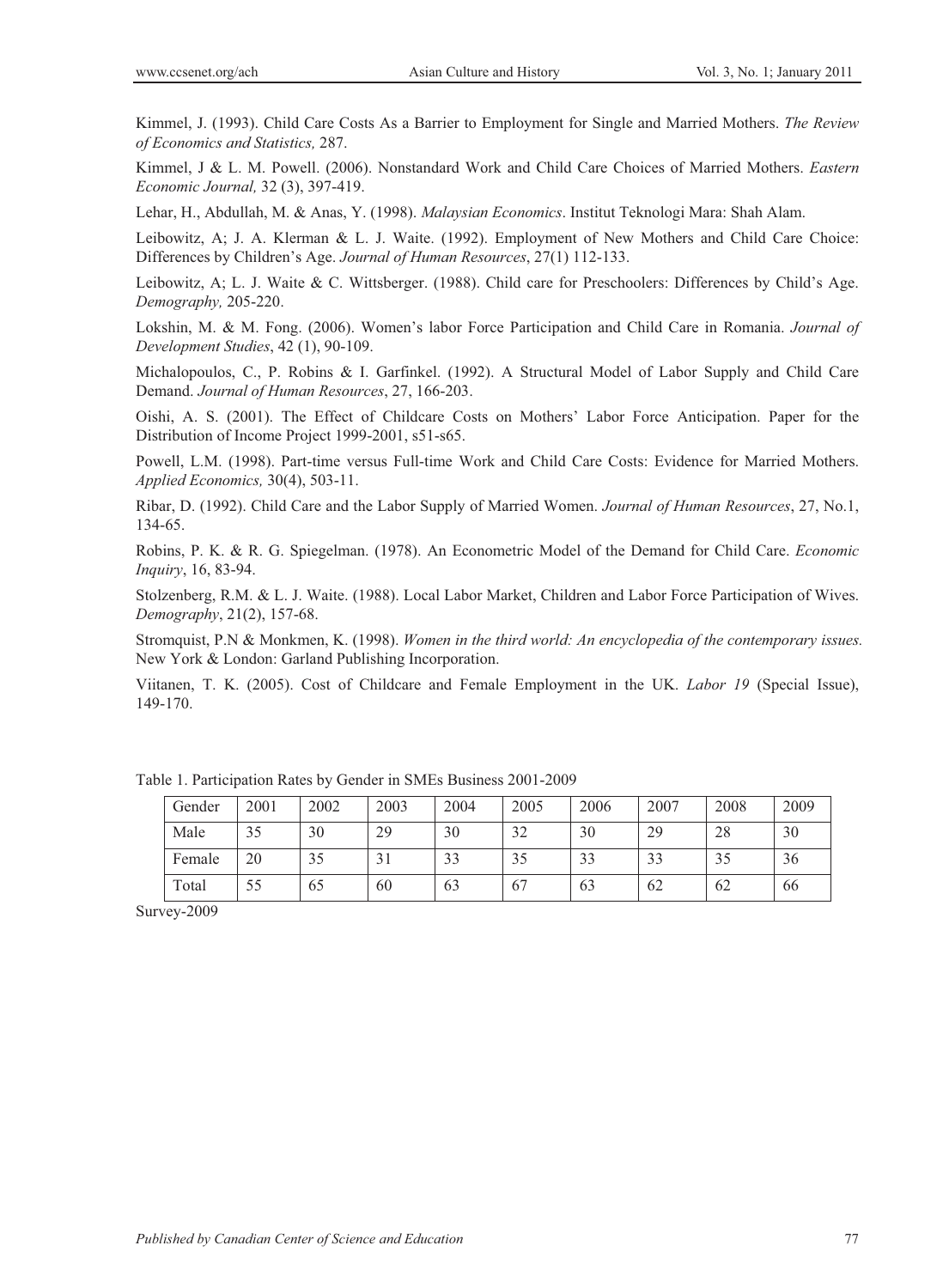## Table 2. Summary Statistics

| Variables n=300     |           | Frequencies  | Percent          |
|---------------------|-----------|--------------|------------------|
| Location            | Jacobabad | 100          | 33.33            |
|                     | Kashmore  | 100          | 33.33            |
|                     | Shikarpur | 40           | 13.33            |
|                     | Larkana   | 60           | 20               |
| Age-Manimum-18      | 19-30     | 150          | 50               |
| Maximium-50         | $31 - 50$ | 150          | 50               |
| Race                |           |              |                  |
|                     | Sindhi    | 200          | 66.66            |
|                     | Balouch   | 50           | 16.66            |
|                     | Punjabi   | 30           | 10               |
|                     | Urdu      | 20           | 6.66             |
| Education           |           |              |                  |
|                     |           | Male         | Female           |
| Primary             | Jacobabad | 17%          | $1\%$            |
|                     | Kashmore  | 20%          | $2\%$            |
|                     | Shikarpur | 33%          | 17%              |
|                     | Larkana   | 37%          | 20%              |
| Secondary           |           |              |                  |
|                     | Jacobabad | 12%          | 0.5%             |
|                     | Kashmore  | $11\%$       | $1\%$            |
|                     | Shikarpur | 22%          | 14%              |
|                     | Larkana   | 28%          | 16%              |
| University/Graduate |           |              |                  |
|                     | Jacobabad | $6\%$        | .33              |
|                     | Kashmore  | $5\%$        | .4               |
|                     | Shikarpur | $10\%$       | 11%              |
|                     | Larkana   | 16%          | 13%              |
|                     |           |              |                  |
| Health Condition    |           | Satisfactory | Non-Satisfactory |
|                     |           |              |                  |
|                     | Jacobabad | 12%          | $88\%$           |
|                     | Kashmore  | 11           | 89%              |
|                     | Shikarpur | 40           | 60               |
|                     | Larkana   | 55           | 45               |
|                     |           |              |                  |